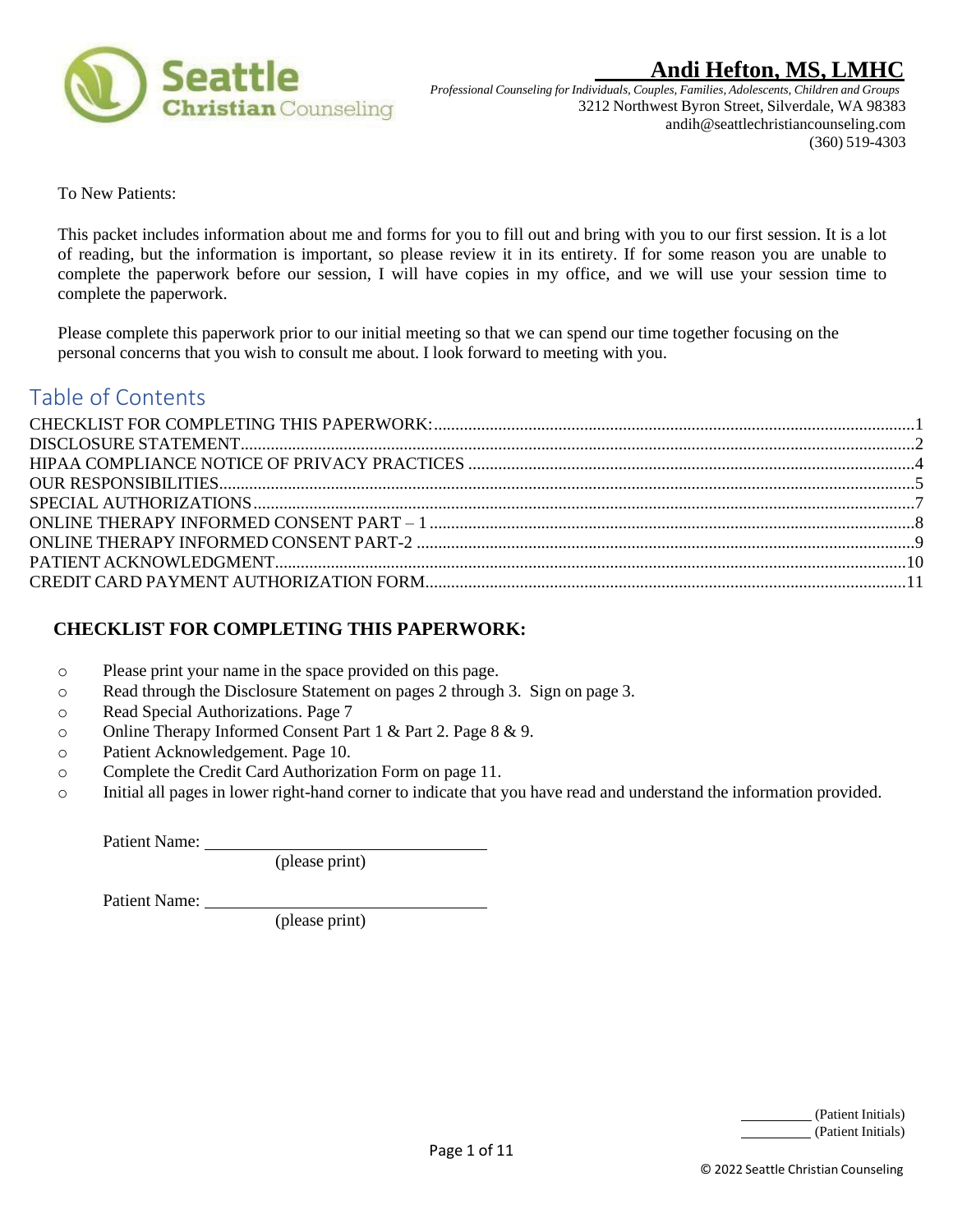

*Professional Counseling forIndividuals, Couples, Families, Adolescents, Children and Groups* 3212 Northwest Byron Street, Silverdale, WA 98383 andih@seattlechristiancounseling.com (360) 519-4303

### **DISCLOSURE STATEMENT**

### **Counselor Training, Counseling Orientation, General Information, and Counseling Fees**

<span id="page-1-0"></span>**Training and Degrees:** I have an MS in Mental Health Counseling, a BA in Psychology, and a BS in Interdisciplinary Science from Central Washington University. Additionally, I have an AA, an AAS in Management and Accounting and a Business Certificate from Peninsula College. I have worked with people in various settings since high school. I have been a camp counselor for both junior high and high school, AWANA leader, and assistant youth leader. From young adulthood, I found myself making deep connections at my jobs until I decided to return to school to become a counselor. I am credentialed in the state of Washington as a Licensed Mental Health Counselor #LH61037387. Seattle Christian Counseling, PLLC provides office space and administrative support to Daybreak Counseling, PLLC. Daybreak Counseling is responsible for all patient care.

**Counseling Orientation:** Having God at the center of my life gives me direction and purpose. I have a clearer vision of how to navigate challenges in life that I would likely struggle with more if I did not use God as my compass. My approach to counseling is to accept each individual right where they are as God does and encourage them with hope in a world full of pain.

**Fees:** The fee for counseling is **\$150** per 53-minute session for individuals, couples, and families. Fees are adjusted annually on January 1 and will not increase more than 10% per year. Payments (cash, check, or credit) are to be made at the end of each session. In addition to your session fee, there will be a fee for using your credit card, which will be the exact amount the credit card company charges Seattle Christian Counseling, PLLC. Fees change regularly but will range between 2.5%- 4% of your transaction. If you would like to know the exact current rate, please ask your therapist at the time of your appointment. A \$30 fee will be charged for returned checks. Unpaid balances incur the maximum finance charge allowed by law after 30 days. Outstanding balances may be sent to a collection agency.

**Missed Appointments:** In order to keep your intake appointment, please ensure that both forms are submitted to me 24 hours prior to your session, or your appointment will be canceled. Please reach out to me (via phone or email) if you need to make different arrangements**.** In the event that you are unable to keep an appointment, please notify me via phone or email a minimum of two days (48-hours) in advance. Text messages are not adequate notice. **If you miss your appointment for whatever reason and fail to give me adequate notice, you will be responsible for the full fee for the session.** If you are late, I will still stop at our regular ending time in order to keep my schedule, and you will still be required to pay for the entire session. In the event of a missed appointment, the bill will reflect a late cancellation instead of a clinical session. Most insurance companies will not reimburse for missed appointments. If I have an emergency, I will notify you as soon as possible of my need to reschedule our appointment.

**Termination of Treatment:** When you wish to terminate treatment, please give a minimum of one week's notice. You may terminate treatment at any time without moral, legal, or financial obligation beyond payment of services already rendered. It is expected that we will discuss the prospect of termination so that both parties will be clear about any details that need attention as part of the termination process. If you fail to schedule a future appointment, cancel a scheduled appointment, or fail to keep a scheduled appointment and do not contact me within 30 days of the date of last recorded contact, it will be understood that you have terminated treatment. I shall have no further obligation to you once treatment has been terminated.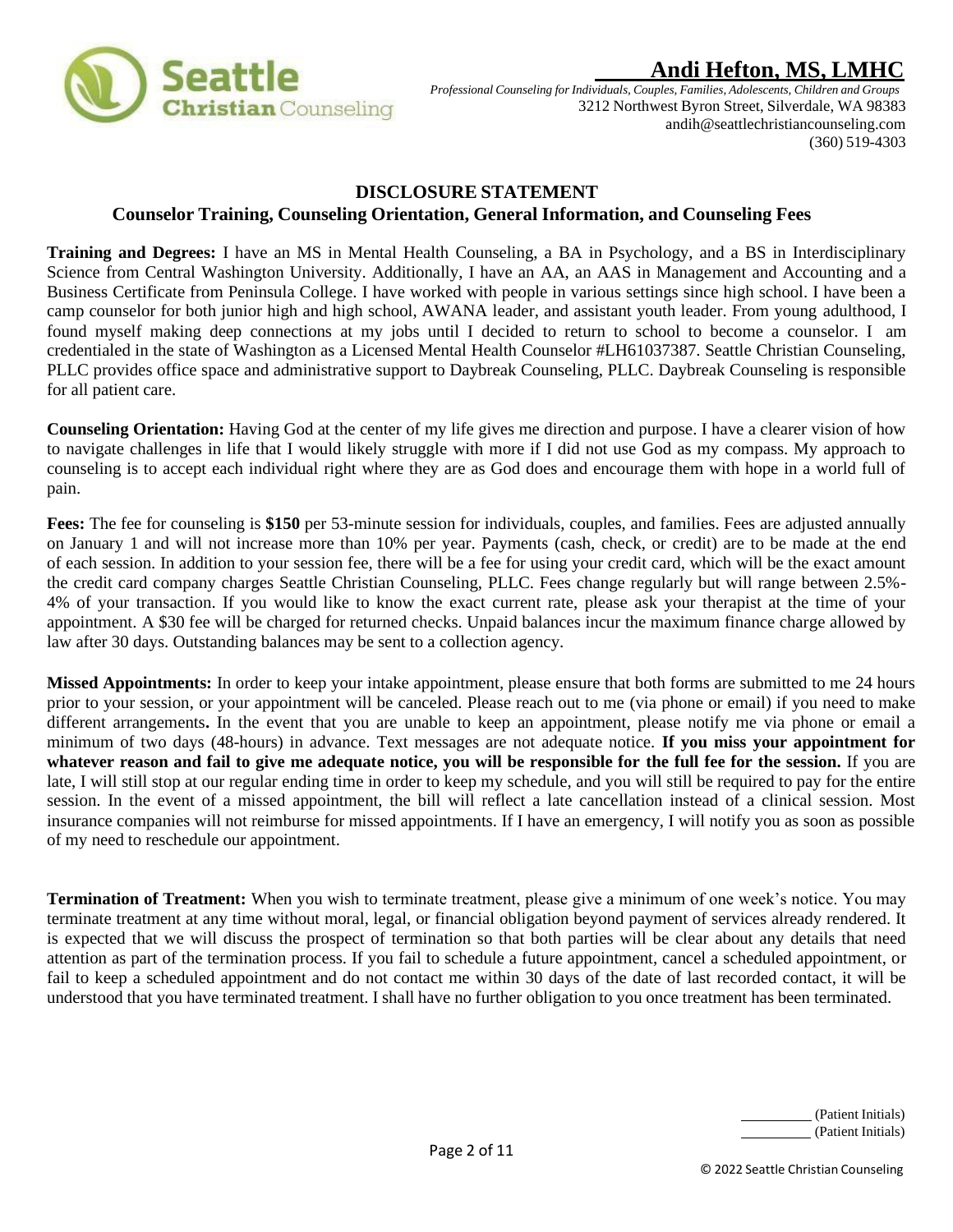



*Professional Counseling forIndividuals, Couples, Families, Adolescents, Children and Groups* 3212 Northwest Byron Street, Silverdale, WA 98383 andih@seattlechristiancounseling.com (360) 519-4303

**Testifying in Court:** If you become involved in any legal proceedings that require my participation, you will be expected to pay for all of my professional time. This includes any preparation and transportation time, even if I am called to testify by another party. Because of the difficulty of legal involvement, I charge \$285 per hour for preparation and travel, for attendance (waiting and participation) at any legal proceeding. Having said this, I am not a certified child custody evaluator and will be unable to help you legally if this is your purpose in pursuing treatment with me.

**Choosing a Counselor:** You have the right to choose a counselor who best suits your needs and purposes. You may seek a second opinion from another mental health practitioner or may terminate therapy at any time.

**State Mandated Disclosure:** I have broad discretion to release any information that I deem relevant in situations where I believe my patient or others to be at risk of physical harm, physical or sexual abuse, molestation, or severe neglect.

**Consultations:** I regularly consult with other professionals regarding patients with whom I am working. This allows me to gain other perspectives and ideas about how to better help you reach your goals. These consultations are conducted in such a way that confidentiality is maintained.

State Registration: Therapists practicing psychotherapy for a fee must be registered or certified with the Department of Health for the protection of the public health and safety. Registration of an individual with the department does not include recognition of any practice standards, nor does it necessarily imply the effectiveness of any treatment. The purpose of the Counselor Credentialing Act (Chapter 18.19 RCW) is (a) to provide protection for public health and safety, and (b) to empower the citizens of the State of Washington by providing a complaint process against those counselors who commit acts of unprofessional conduct.

**Unprofessional Conduct:** The brochure titled "Counseling or Hypnotherapy Patients" lists ways in which counselors may work in an unprofessional manner. If you suspect that my conduct has been unprofessional in any way, please contact the Department of Health at the following address and phone number:

> Department of Health, Counselor Programs PO Box 47869 Olympia WA 98504-7869 (360) 664-9098

**Contacting Me by Phone:** You may leave me a voice message at (**360) 519-4303**. I check this message periodically and will typically return you call within 24 hours. Please limit your phone conversation needs to appointment scheduling and emergencies.

**Emergencies:** If you are in an emergency situation and cannot reach me, please call one of the following numbers for help:

| General Emergencies:                                             | 911                      |                    |
|------------------------------------------------------------------|--------------------------|--------------------|
| Crisis Clinic:                                                   | $(888)$ 910-0416         |                    |
| I have read and understand the information present in this form. |                          |                    |
| Date:                                                            |                          |                    |
|                                                                  | <b>Patient Signature</b> |                    |
| Date:                                                            |                          |                    |
|                                                                  | <b>Patient Signature</b> |                    |
| Date:                                                            |                          |                    |
|                                                                  | Andi Hefton, MS, LMHC    |                    |
|                                                                  |                          | (Patient Initials) |
|                                                                  |                          | (Patient Initials) |

© 2022 Seattle Christian Counseling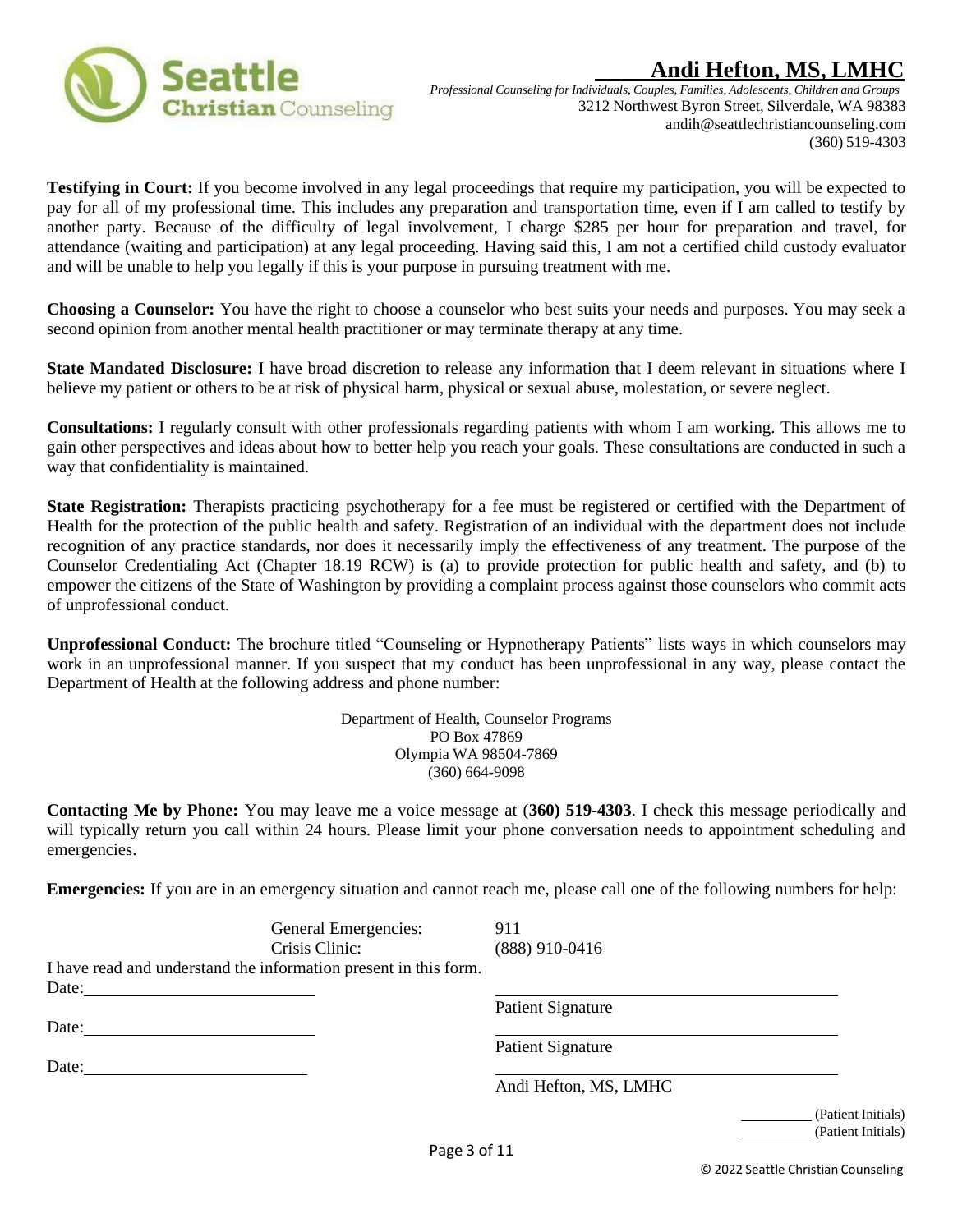

*Professional Counseling forIndividuals, Couples, Families, Adolescents, Children and Groups* 3212 Northwest Byron Street, Silverdale, WA 98383 andih@seattlechristiancounseling.com (360) 519-4303

## **HIPAA COMPLIANCE NOTICE OF PRIVACY PRACTICES YOUR HEALTH INFORMATION RIGHTS**

<span id="page-3-0"></span>The health and billing records we create, and store are the property of health care provider. The protected health information in it, however, generally belongs to you. You have a right to:

- Receive, read, and ask questions about this Notice.
- Ask us to restrict certain uses and disclosures. You must deliver this request in writing to us. We are not required to grant the request. But we will comply with any request granted.
- Request and receive from us a paper copy of the most current Notice of Privacy Practices for Protected Health Information ("Notice").
- Request that you be allowed to see and get a copy of your protected health information. You may make this request in writing. We have a form available for this type of request.
- Have us review a denial of access to your health information—except in certain circumstances.
- Ask us to change your health information. You may give us this request in writing. You may write a statement of disagreement if your request is denied. It will be stored in your medical record and included with any release of your records.
- When you request, we will give you a list of disclosures of your health information. The list will not include disclosures to third-party payors. You may receive this information without charge once every 12 months. We will notify you of the cost involved if you request this information more than once in 12 months.
- Ask that your health information be given to you by another means or at another location. Please sign, date, and give us your request in writing.
- Cancel prior authorizations to use or disclose health information by giving us a written revocation. Your revocation does not affect information that has already been released. It also does not affect any action taken before we have it. Sometimes, you cannot cancel an authorization if its purpose was to obtain insurance.

For help with these rights during normal business hours, please contact our Privacy Officer:

Andi Hefton, MS, LMHC

3212 Northwest Byron Street Silverdale, WA 98383 Tel: (360) 519-4303

### **Psychotherapy Notes:**

Notes recorded (in any medium) by a health care provider who is a mental health professional documenting or analyzing the contents of a conversation during a private counseling session or a group, joint, or family counseling session and that are separated from the rest of the individual's medical record. *Psychotherapy notes* excludes medication prescription and monitoring, counseling session start and stop times, the modalities and frequencies of treatment furnished, results of clinical tests, and any summary of the following items: diagnosis, functional status, the treatment plan, symptoms, prognosis, and progress to date. An authorization to use or disclose psychotherapy notes is required except if used by the originator of the notes for treatment, to a person or persons reasonably able to prevent or lessen the threat (including the target of the threat), if the originator believes in good faith that the use or disclosure is necessary to prevent or lessen a serious and imminent threat to the health or safety of a person or the public, if the notes are to be used in the course of training students, trainees or practitioners in mental health; to defend a legal action or any other legal proceeding brought forth by the patient; when used by a medical examiner or coroner; for health oversight activities of the originator; or when required by law.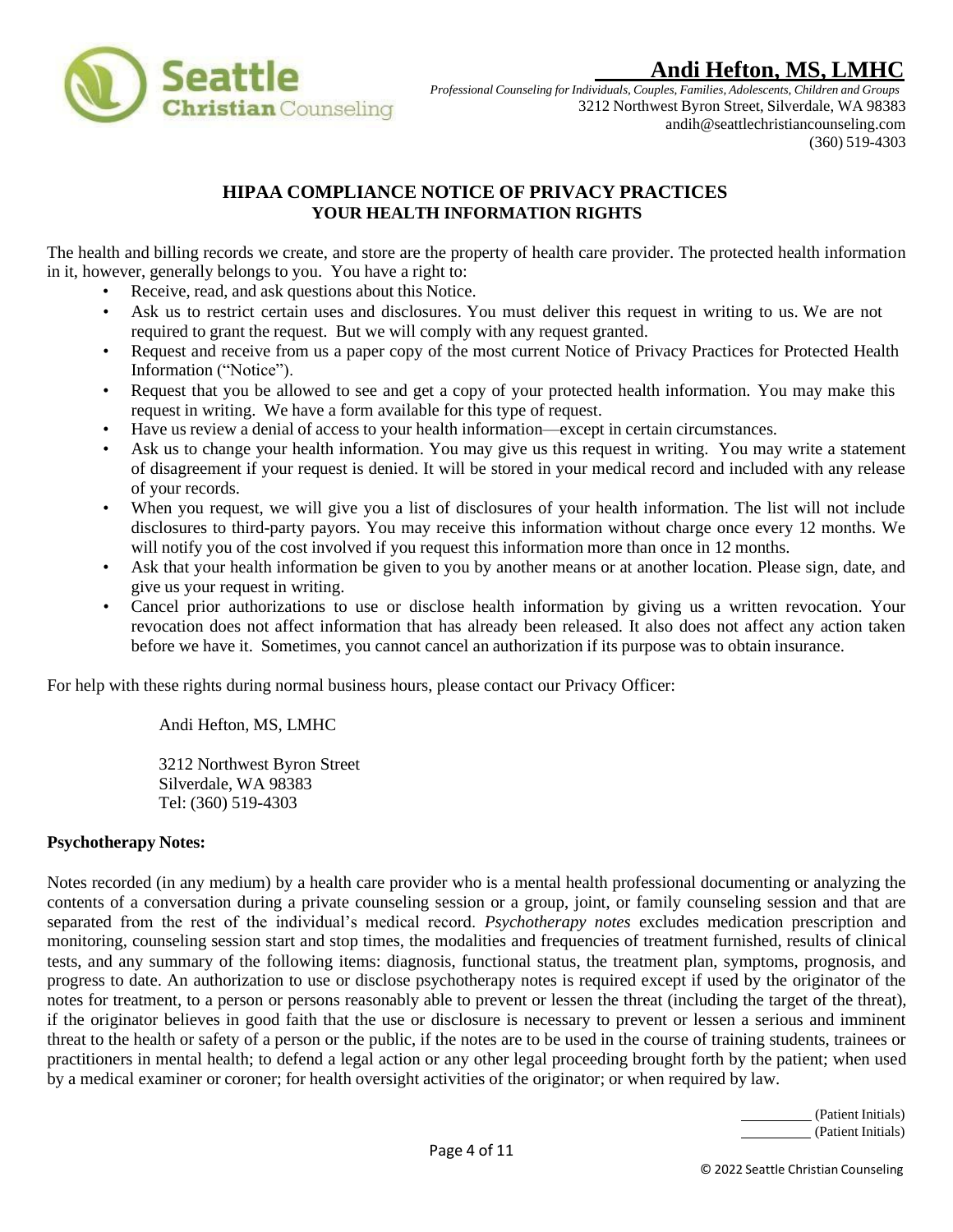

*Professional Counseling forIndividuals, Couples, Families, Adolescents, Children and Groups* 3212 Northwest Byron Street, Silverdale, WA 98383 andih@seattlechristiancounseling.com (360) 519-4303

### **OUR RESPONSIBILITIES**

#### <span id="page-4-0"></span>**We are required to:**

- Keep your protected health information private.
- Give you this Notice.
- Follow the terms of this Notice.

We have the right to change our practices regarding the protected health information we maintain. If we make changes, we will update this Notice. You may receive the most recent copy of this Notice by calling and asking for it or by visiting our office or medical records department to pick one up.

#### **To Ask for Help or Complain**

If you have questions, want more information, or want to report a problem about the handling of your protected health information, you may contact our Privacy Officer at the above address.

If you believe your privacy rights have been violated, you may discuss your concerns with the Privacy Officer. You may send a written complaint to the Washington State Department of Health at:

510 4<sup>th</sup> Avenue W, Suite 404 Seattle, WA 98119

You may also file a complaint with the U.S. Secretary of Health and Human Services.

We respect your right to file a complaint with us or with the U.S. Secretary of Health and Human Services. If you complain, we will not retaliate against you.

#### **Other Disclosures and Uses of Protected Health Information**

Notification of Family and Others:

• Unless you object, we may release health information about you to a friend or family member who is involved in your medical care. We may also give information to someone who helps pay for your care. We may tell your family or friends your condition and that you are in a hospital. This would be limited to your name and general health condition (for example, "critical," "poor," "fair," "good" or similar statements). In addition, we may disclose health information about you to assist in disaster relief efforts.

You have the right to object to this use or disclosure of your information. If you object, we will not use or disclose it.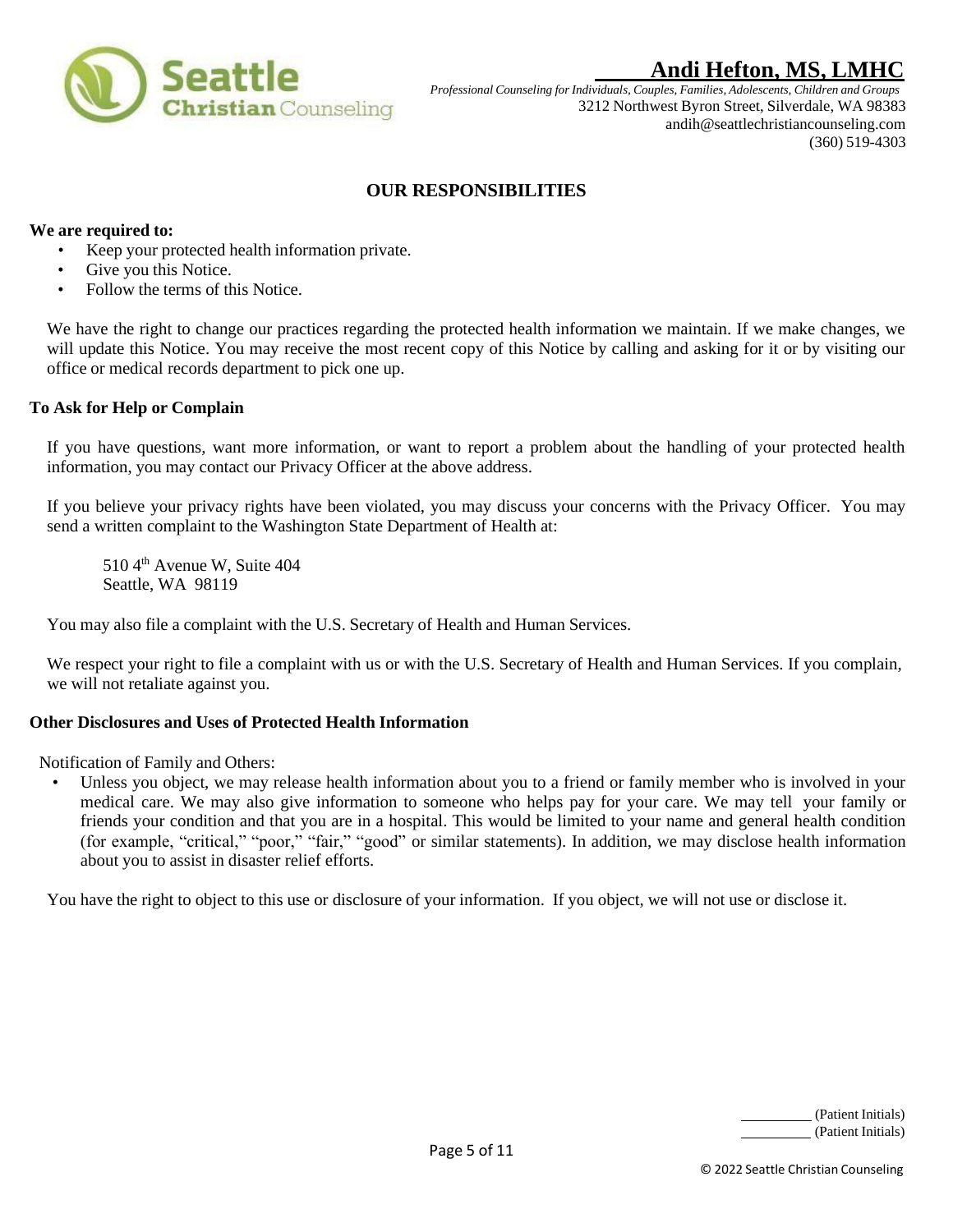

*Professional Counseling forIndividuals, Couples, Families, Adolescents, Children and Groups* 3212 Northwest Byron Street, Silverdale, WA 98383 andih@seattlechristiancounseling.com (360) 519-4303

#### **We may use and disclose your protected health information without your authorization as follows:**

- **With Medical Researchers—if the research has been approved and has policies to protect the privacy of your** health information. We may also share information with medical researchers preparing to conduct a research project.
- **To the Food and Drug Administration (FDA)** relating to problems with food, supplements, and products.
- **To Comply with Workers' Compensation Laws -** if you make a workers' compensation claim.

#### **For Public Health and Safety Purposes as Allowed or Required by Law:**

- to prevent or reduce a serious, immediate threat to the health or safety of a person or the public.
- to public health or legal authorities
- to protect public health and safety
- to prevent or control disease, injury, or disability.
- to report vital statistics such as births or deaths.
- **To Report Suspected Abuse or Neglect** to public authorities.
- **To Correctional Institutions** if you are in jail or prison, as necessary for your health and the health and safety of others.
- **For Law Enforcement Purposes** such as when we receive a subpoena, court order, or other legal process, or you are the victim of a crime.
- **For Health and Safety Oversight Activities**. For example, we may share health information with the Department of Health.
- **For Disaster Relief Purposes**. For example, we may share health information with disaster relief agencies to assist in notification of your condition to family or others.
- **For Work-Related Conditions That Could Affect Employee Health**. For example, an employer may ask us to assess health risks on a job site.
- **To the Military Authorities of U.S. and Foreign Military Personnel**. For example, the law may require us to provide information necessary to a military mission.
- **In the Course of Judicial/Administrative Proceedings** at your request, or as directed by a subpoena or court order.
- **For Specialized Government Functions**. For example, we may share information for national security purposes.
- **To Coroners, Medical Examiners, Funeral Directors**. We may disclose PHI to a coroner or medical examiner to identify a deceased person and determine the cause of death. In addition, we may disclose PHI to funeral directors, as authorized by law, so that they may carry out their jobs.
- **Organ and Tissue Donations**. If you are an organ donor, we may use or disclose PHI to organizations that help procure, locate, and transplant organs in order to facilitate an organ, eye or tissue donation and transplantation.
- **Incidental Disclosures**. We may use or disclose PHI incident to a use or disclosure permitted by the HIPAA Privacy Rule so long as we have reasonably safeguarded against such incidental uses and disclosures and have limited them to the minimum necessary information.
- **Limited Data Set Disclosures**. We may use or disclose a limited data set (PHI that has certain identifying information removed) for purposes of research, public health, or health care operations. This information may only be disclosed for research, public health, and health care operations purposes. The person receiving the information must sign an agreement to protect the information.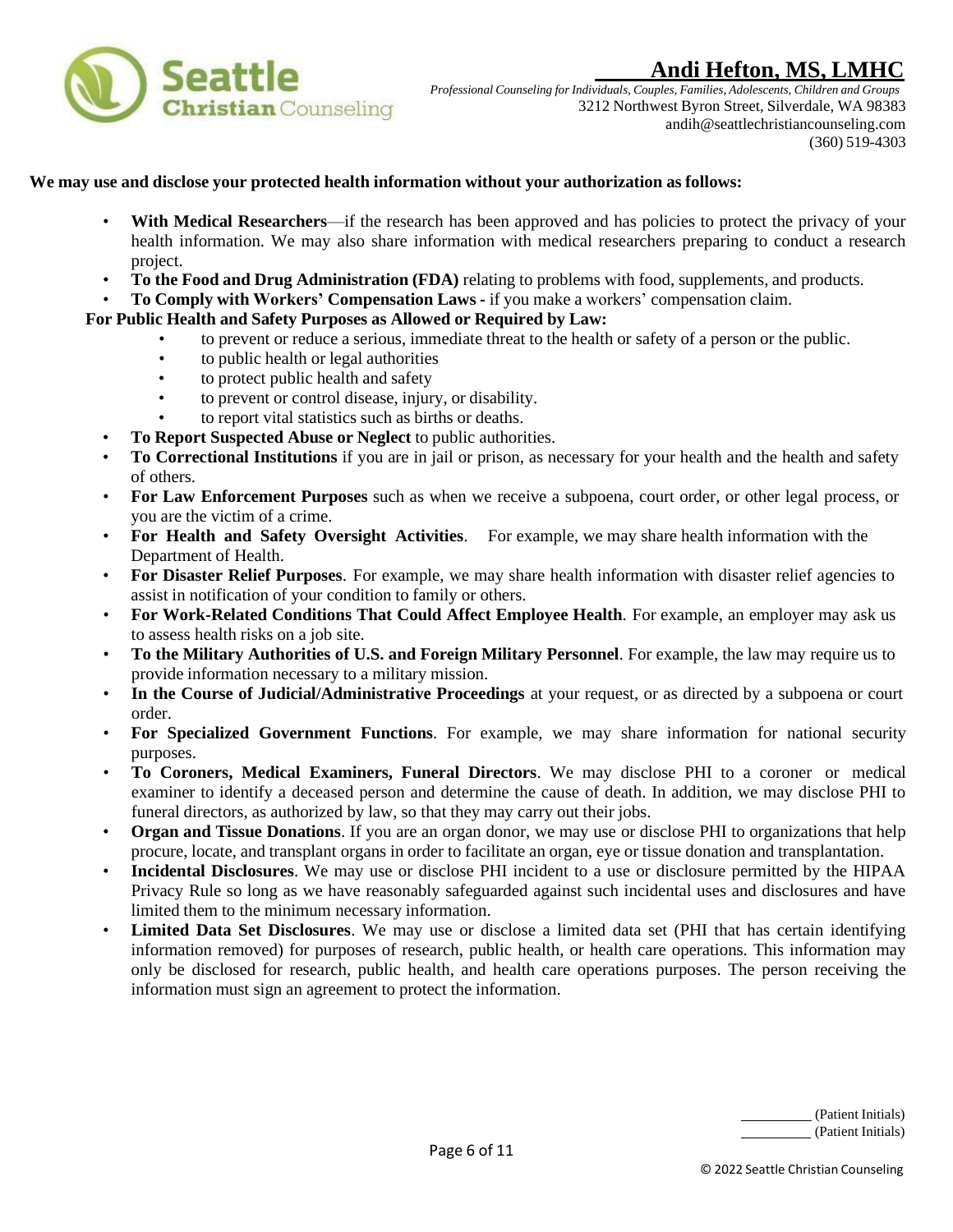

*Professional Counseling forIndividuals, Couples, Families, Adolescents, Children and Groups* 3212 Northwest Byron Street, Silverdale, WA 98383 andih@seattlechristiancounseling.com (360) 519-4303

### **SPECIAL AUTHORIZATIONS**

<span id="page-6-0"></span>Certain federal and state laws that provide special protections for certain kinds of personal health information call for specific authorizations from you to use or disclose information. When your personal health information falls under these special protections, we will contact you to secure the required authorizations to comply with federal and state laws such as:

- Uniform Health Care Information Act (RCW 70.02)
- Sexually Transmitted Diseases (RCW 70.24.105)
- Drug and Alcohol Abuse Treatment Records (RCW 70.96A.150)
- Mental Health Services for Minors (RCW 71.05.390-690)
- Communicable and Certain Other Diseases Confidentiality (WAC 246-100-016)
- Confidentiality of Alcohol and Drug Abuse Patients (42 CFR Part 2)

If we need your health information for any other reason that has not been described in this notice, we will ask for your written authorization before using or disclosing any identifiable health information about you. Most important, if you choose to sign an authorization to disclose information, you can revoke that authorization at a later time to stop any future use and disclosure.

#### **Other Uses and Disclosures of Protected Health Information**

Uses and disclosures not in this Notice will be made only as allowed or required by law or with your written authorization.

**Effective Date:** 30, 20

### **ACKNOWLEDGMENT OF RECEIPT OF NOTICE OF PRIVACY PRACTICESAND FINANCIAL AGREEMENT**

(Pursuant to the Health Insurance Portability and Accountability Act of 1996 (HIPAA) and RCW 70.02.120)

**Andi Hefton** keeps a record of the health care services we provide you. You may ask to see and copy that record. You may also ask to correct that record. We will not disclose your record to others unless you direct us to do so or unless the law authorizes or compels us to do so. You may see your record or get more information about it by contacting our Privacy Officer. Written requests should be made to the Privacy Officer at the following address:

Andi Hefton, MS, LMHC

3212 Northwest Byron Street Silverdale, WA 98383 Tel: (360) 519-4303

Our **Notice of Privacy Practices** describes in more detail how your health information may be used and disclosed, and how you can access your information.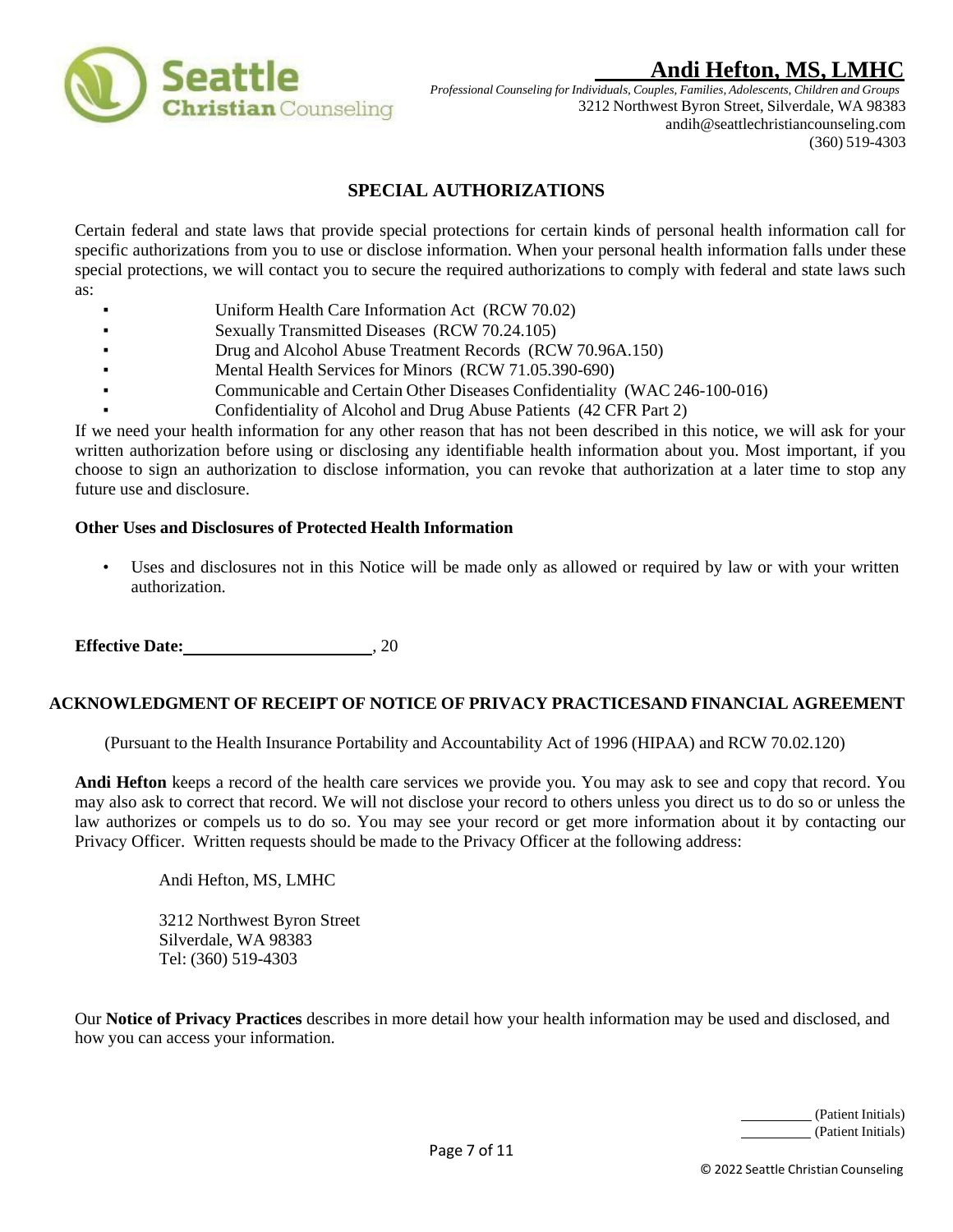

*Professional Counseling forIndividuals, Couples, Families, Adolescents, Children and Groups* 3212 Northwest Byron Street, Silverdale, WA 98383 (360) 519-4303

### <span id="page-7-0"></span> **ONLINE THERAPY INFORMED CONSENT PART – 1**

<https://doxy.me/andihefton>

I hereby consent to engaging in telemedicine (also referred to as online therapy) with Andi Hefton for psychotherapy services. I understand that "telemedicine" includes the practice of health care delivery, diagnosis, consultation, treatment, transfer of medical data, and education using interactive audio, video, or data communications. I understand that telemedicine also involves the communication of my medical/mental health information, both orally and visually, to health care practitioners located in Washington or outside of Washington.

I understand that I have the following rights with respect to telemedicine: I have the right to withhold or withdraw consent at any time without affecting my right to future care or treatment; nor risking the loss or withdrawal of any program benefits to which I would otherwise be entitled. The laws that protect the confidentiality of my medical information also apply to telemedicine. As such, I understand that the information disclosed by me during my therapy is generally confidential.

However, there are both mandatory and permissive exceptions to confidentiality, including, but not limited to reporting child, elder, and dependent adult abuse; expressed threats of violence towards an ascertainable victim or myself; and where I make my mental or emotional state an issue in a legal proceeding. This information is detailed in the Notice of Privacy Practices that I received. I also understand that the dissemination of any personally identifiable images or information from the telemedicine interaction to researchers or other entities shall not occur without my written consent. I accept that telemedicine does not provide emergency services.

During our first session, Andi Hefton and I will discuss an emergency response plan. If I am experiencing an emergency, I understand that I can call 911 or proceed to the nearest hospital emergency room for help. If I am having suicidal thoughts or making plans to harm myself, I can call the National Suicide Prevention Lifeline at 1-800-273-TALK (8255) for free 24 hour hotline support. I understand that I have a right to access my medical information and copies of medical records in accordance with Washington and Washington law.

I understand that I may benefit from telemedicine, but that results cannot be guaranteed or assured. Advantages of telemedicine include but are not limited to increased access to a broader range or providers, elimination of transportation concerns such as access and cost, easier access for clients whose concerns around travel/anxiety/interaction would have prevented their access to services, reduced risk for medically fragile clients, increased comfort, and familiarity for clients in their own environments.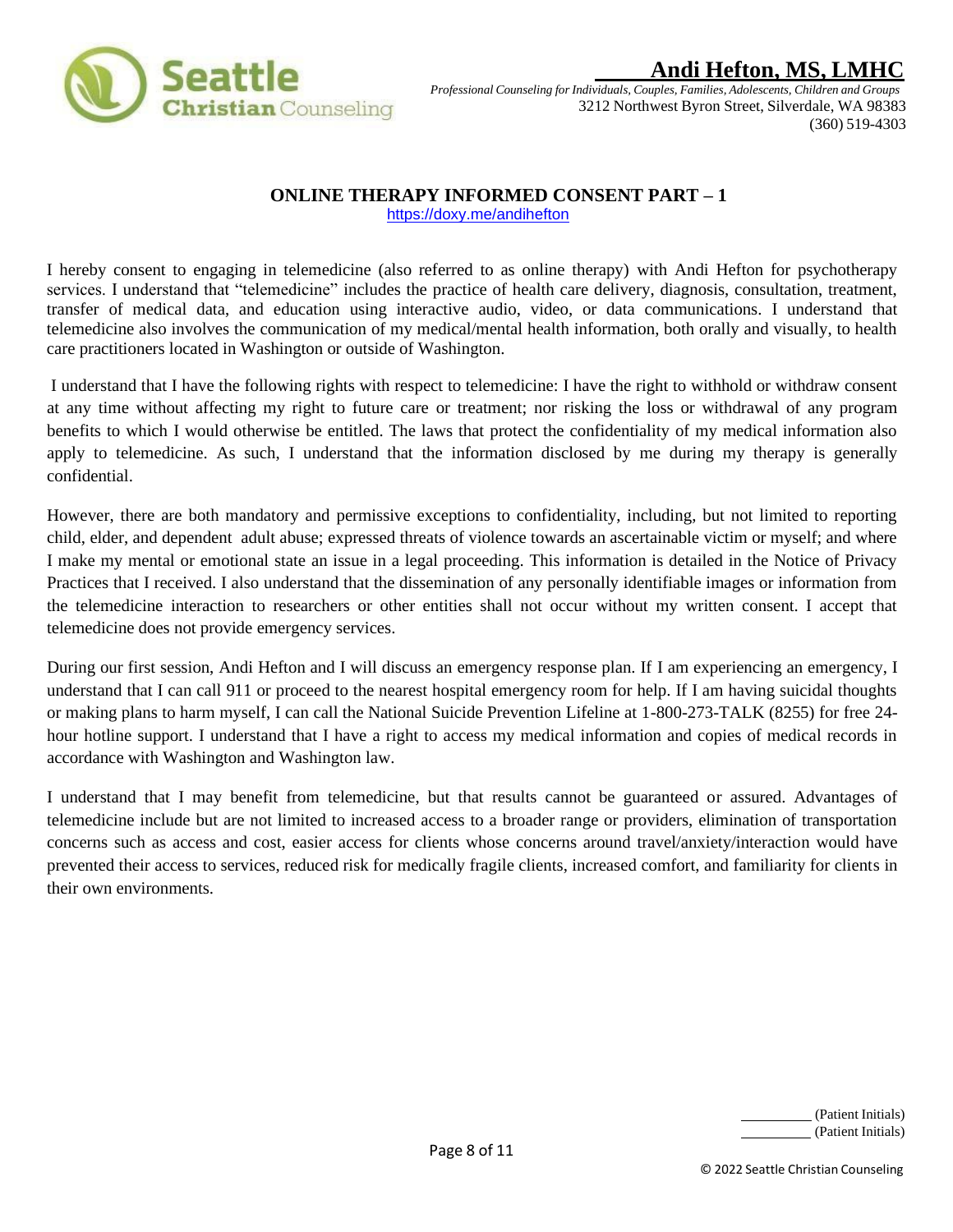

*Professional Counseling forIndividuals, Couples, Families, Adolescents, Children and Groups* 3212 Northwest Byron Street, Silverdale, WA 98383 (360) 519-4303

### **ONLINE THERAPY INFORMED CONSENT PART-2**

<https://doxy.me/andihefton>

<span id="page-8-0"></span>I understand that telemedicine-based services and care may not be as complete as face-to-face services. I also understand thatif my psychotherapist believes I would be better served by another form of psychotherapeutic services (e.g., face-toface services) I will be referred to a psychotherapist who can provide such services in my area.

Finally, I understand that there are potential risks and benefits associated with any form of psychotherapy, and that despite my efforts and the efforts of my psychotherapist, my condition may not be improved, and in some cases, may even get worse.

I understand that there are technological risks specific to telemedicine, including, but not limited to, the possibility, despite reasonable efforts on the part of my psychotherapist, that: the transmission of my medical information could be disrupted or distorted by technical failures; the transmission of my medical information could be interrupted by unauthorized persons; and/or the electronic storage of my medical information could be accessed by unauthorized persons.

I understand that my risks of a privacy violation increase substantially when I enter information on a public access computer, use a computer that is on a shared network, allow a computer to "auto- remember" usernames and passwords, or use my work computer for personal communications; and that I am solely responsible for securing this end of our interaction.

I understand that I am responsible for:

- (1) Providing the necessary computer, telecommunications equipment for my telemedicine,
- (2) Personal security and or protection on my computer,
- (3) Location with sufficient lighting and privacy that is free from distractions or intrusions,
- (4) Reliable and secure high-speed internet connection.
- (5) Backup form of communication (handy and on record) if the internet connection fails.

After we connect, I will help my therapist complete a check-in to ascertain the immediate suitability of telemedicine by verifying my name, location, whether I am in a situation conducive to a private, uninterrupted session, and my readiness to proceed. I will maintain current local emergency contact information with my therapist.

I have read and understand the information provided above.

|       | Patient Name: |
|-------|---------------|
|       |               |
|       |               |
| Date: |               |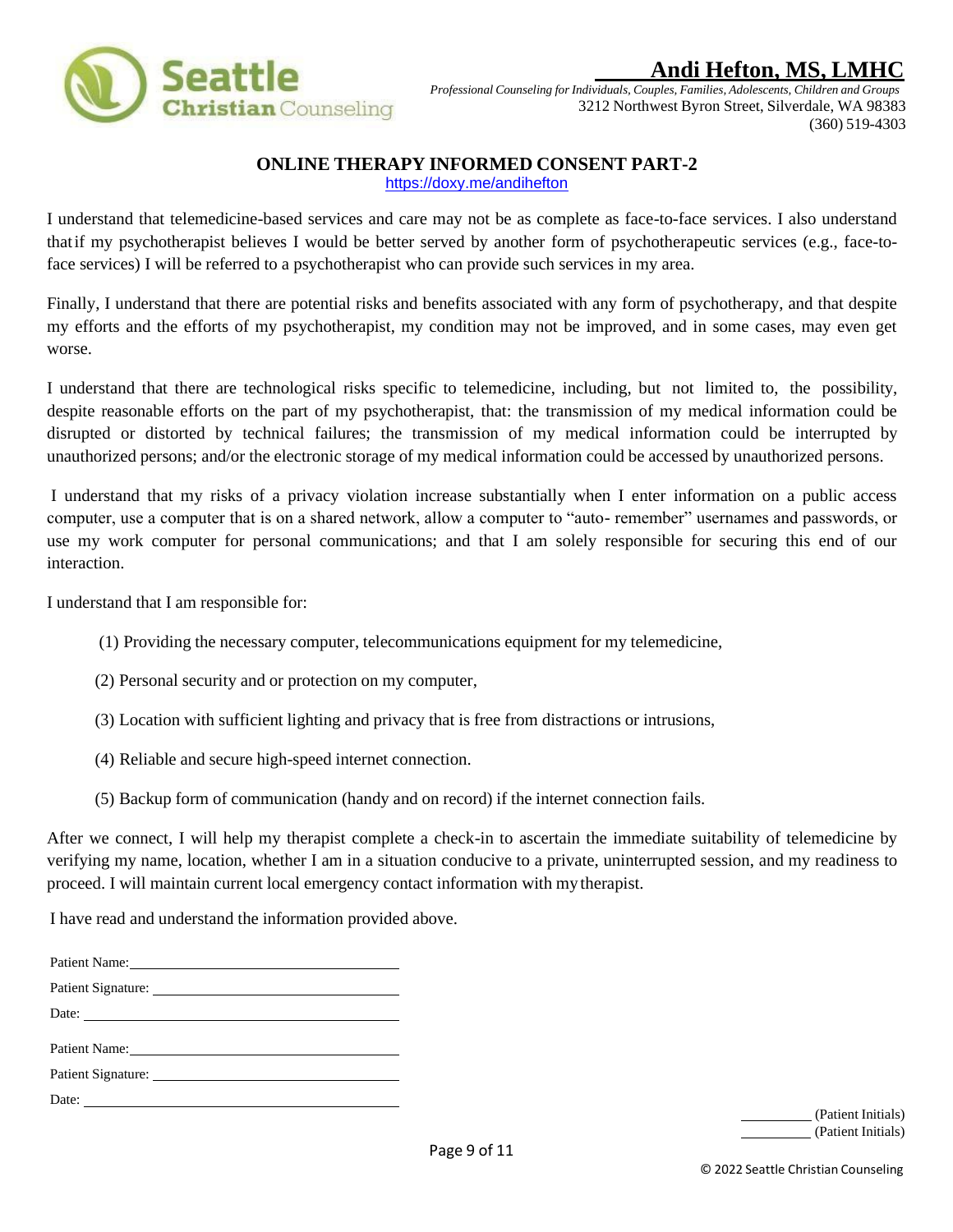

*Professional Counseling forIndividuals, Couples, Families, Adolescents, Children and Groups* 3212 Northwest Byron Street, Silverdale, WA 98383 (360) 519-4303

## **PATIENT ACKNOWLEDGMENT**

#### <span id="page-9-0"></span> **BY MY SIGNATURE BELOW I ACKNOWLEDGE RECEIPT OF THE NOTICE OF PRIVACY PRACTICES.**

**VERIFICATION OF MEDICAL CONSENT:** I, the undersigned, hereby agree and consent to the plan of care proposed to me by the Covered Entity. I understand that I, or my authorized representative, have the right to decide whether to accept or refuse medical care. I will ask for any information I want to have about my medical care and will make my wishes known to the Covered Entity and/or its staff. The Covered Entity shall not be liable for the acts or omissions of others.

**AUTHORIZATION TO RELEASE INFORMATION – IF APPLICABLE:** I, the undersigned, hereby authorize the Covered Entity and/or its staff, to the extent required to assure payment, to disclose any diagnosis and pertinent medical information to a designated person, corporation, governmental agency or third party payer which is liable to the Covered Entity for the Covered Entity's charges or who may be responsible for determining the necessity, appropriateness, or amount related to the Covered Entity's treatment or charges, including medical service companies, insurance companies, workmen's compensation carriers, Social Security Administration, intermediaries, and the State Department of Health and Human Services when the patient is a Medicaid or Medicare recipient. This consent shall expire upon final payment relative to my care.

#### **FINANCIAL AGREEMENT:**

**PRIVATE PAY:** I, the undersigned, hereby agree, whether signing as agent or as a patient, to be financially responsible to the Covered Entity for all charges not paid by insurance. I understand this amount is due at the beginning of the session.

**INSURANCE COVERAGE – IF APPLICABLE:** I certify that the information given to me in applying for payment under government or private insurance is correct. I hereby assign payment directly to the Covered Entity for benefits otherwise payable to me. Any portion of charges not paid by the insurance company will be billed to me and is then due and payable within thirty (30) days of invoice. I understand the Covered Entity will verify my insurance coverage but that this does not guarantee payment by the insurance company, and I will be responsible for all non-covered charges. I understand that it is my responsibility to determine the coverage limits of my insurance.

I understand a minimum monthly fee of 1% (annual rate of 12%) may be charged for late payment on all balances not covered by insurance. This is in addition to a charge for reasonable attorney fees, court costs, and collection agency expenses incurred to collect the amount due.

| Patient or legally authorized individual signature | Date                                                           |
|----------------------------------------------------|----------------------------------------------------------------|
| Print name if signed on behalf of the patient      | Relationship (parent, legal guardian, personal representative) |
| Patient or legally authorized individual signature | Date                                                           |
| Print name if signed on behalf of the patient      | Relationship (parent, legal guardian, personal representative) |
|                                                    | (Patient Initials)<br>(Patient Initials)                       |
|                                                    | Page 10 of 11                                                  |